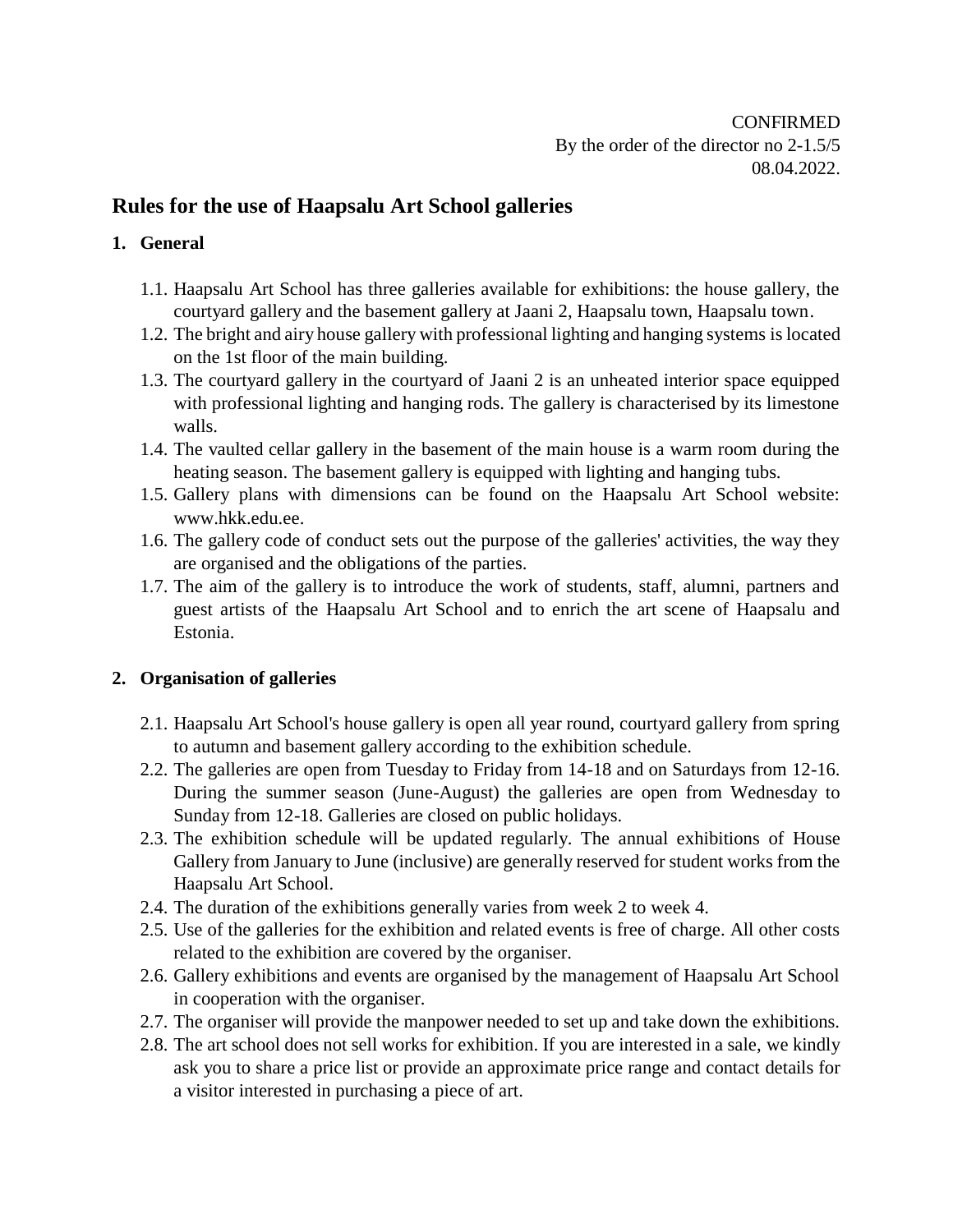- 2.9. The exhibitions can be displayed using the equipment and facilities of the Haapsalu Art School (see Annex 1). Other resources must be found by the exhibition organiser.
- 2.10. Exhibition openings and accompanying events generally take place during gallery opening hours.
- 2.11. The organiser of the exhibition shall hand over the premises in the same condition as when they were handed over to him after the exhibition has been dismantled.
- 2.12. Haapsalu Art School is not liable for the destruction of works in unforeseen circumstances and will not compensate for any damage caused.

#### **3. Obligations of the parties**

#### **3.1. The art school is obliged to:**

- 3.1.1. provide exhibition space in the house gallery, courtyard gallery or basement gallery as agreed;
- 3.1.2. supervise the exhibition. The exhibition will be supervised by the gallery hostess or an exhibition supervisor;
- 3.1.3. put up posters of the exhibition on information stands managed by the Haapsalu Art School;
- 3.1.4. advertise the exhibition on their website www.hkk.edu.ee and through free media channels: Facebook, suvi.visithaapsalu.com and the "Exhibitions" section of the local newspaper Lääne Elu.

## **3.2. The Organiser of the Exhibition is obliged to:**

- 3.2.1. coordinate the use of school equipment and supplies (see Annex 1) as early as possible;
- 3.2.2. coordinate with the school the use of additional equipment and instruct the gallery hostess and/or the exhibition supervisor;
- 3.2.3. send a poster in .jpg format 7 days before the opening date;
- 3.2.4. provide a presentation of the exhibition and, on request, information about the artist, his/her work, etc., for distribution on the school's website and social media 7 days before the opening;
- 3.2.5. set up the exhibition at a time and in a manner agreed in advance with the school, so that by the time the gallery is open the exhibition is fully installed, preferably with labels, a presentation and accessories;
- 3.2.6. ensure that nameplates, supplementary information, etc. are not affixed directly to the wall of the building gallery to avoid damage to plaster and paintwork;
- 3.2.7. deliver the exhibition posters 3 pieces (1 A3 and 2 A4) by the opening day at the latest. Possibility to use the printing service according to the price list of the Haapsalu Art School (approved by the Haapsalu City Government on 29 January 2020, order No. 72).
- 3.2.8. adhere to the exhibition opening dates (do not give away sold works before the closing date));
- 3.2.9. coordinate the date and time of the opening of the exhibition with the school at least 7 days before the opening. Public opening of the exhibition is not compulsory;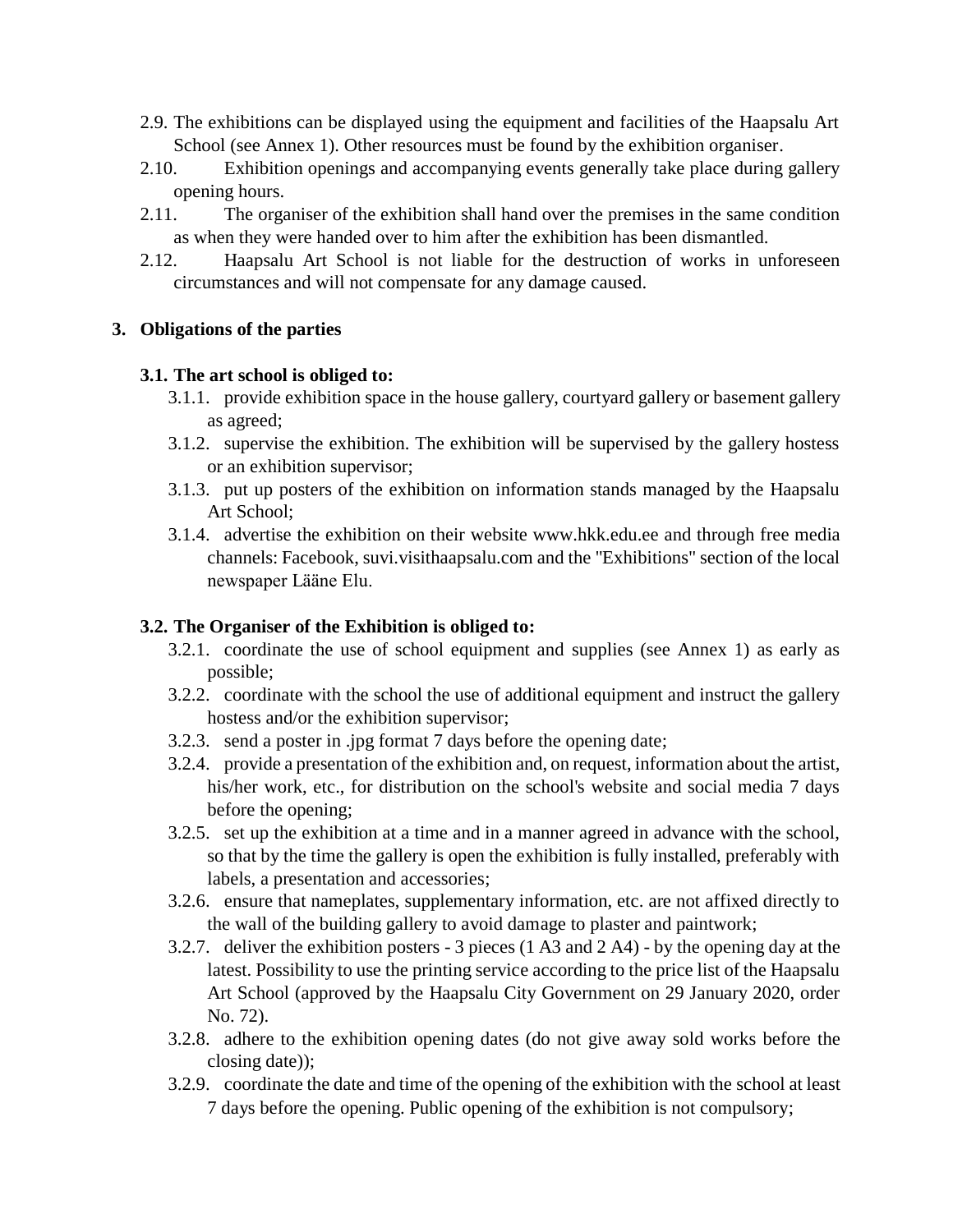- 3.2.10. organise the opening activities and the necessary equipment (crockery, food, drinks, cleaning up, etc.).);
- 3.2.11. inform the Haapsalu Art School of the cancellation of the exhibition at least 2 months before the date of the exhibition.

I have read and agree to comply with:

………………………………………………………………………………………

(first name and surname) signature, date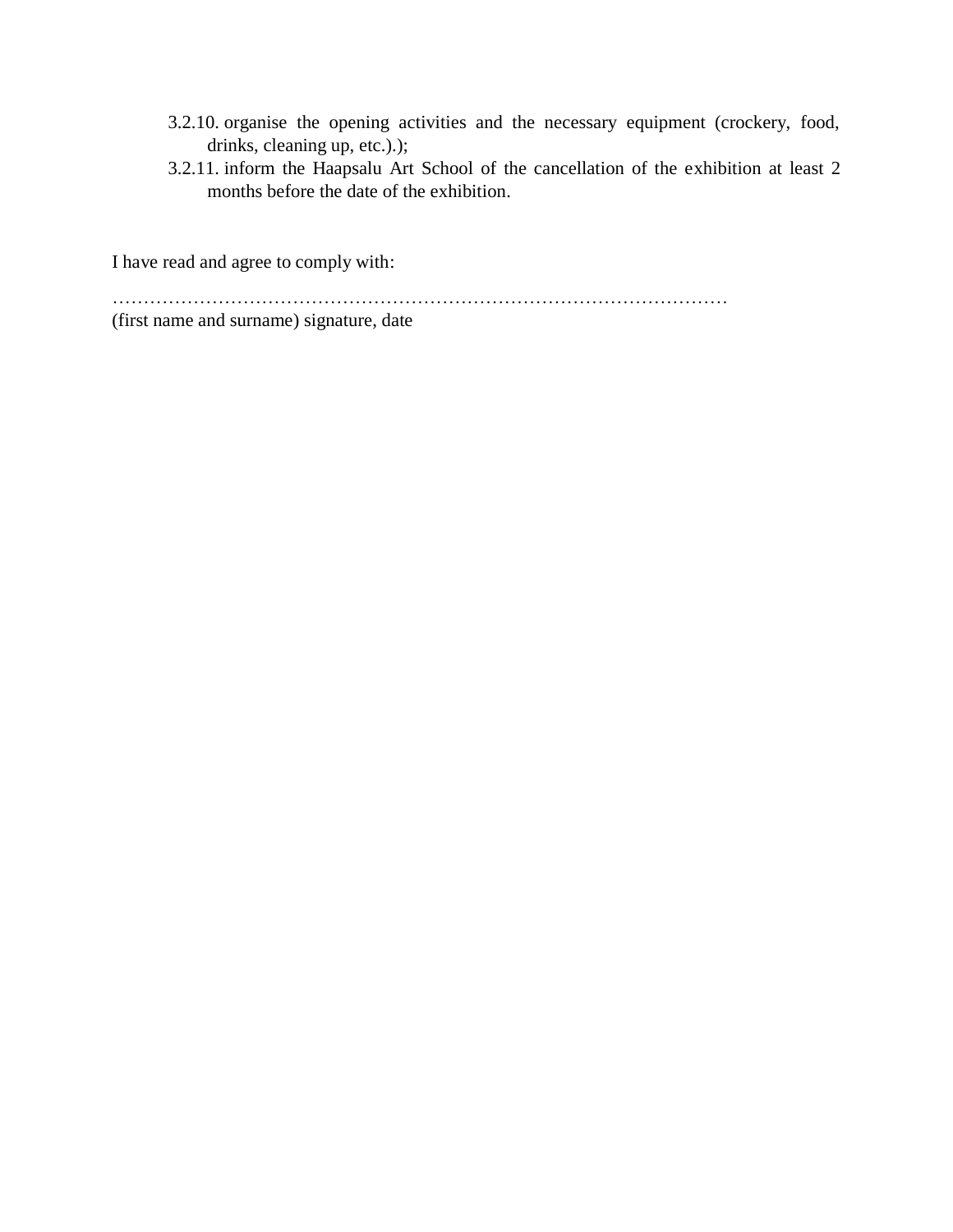## **Annex 1 Haapsalu Art School galleries exhibition supplies**

**1. Stands**

## **Cylinder = 6 pieces**



1 piece black: heigh  $1,2$  m,  $\varnothing$  0,60 m 1 piece white: height  $1,2$  m,  $\varnothing$  0,60 m



2 pieces white: height  $1,0$  m,  $\varnothing$  0,6 m



2 pieces white: height  $0,6$  m,  $\varnothing$  0,6 m

## **square = 3 pieces**



1 piece white: 0,99 m x 0,99 m, height 0,35 m



2 pieces white: 0,49 m x 0,49 m, height 0,35 m

## **cube = 3 pieces**



3 pieces white: 0,7 m x 0,7 m, height 0,7 m.